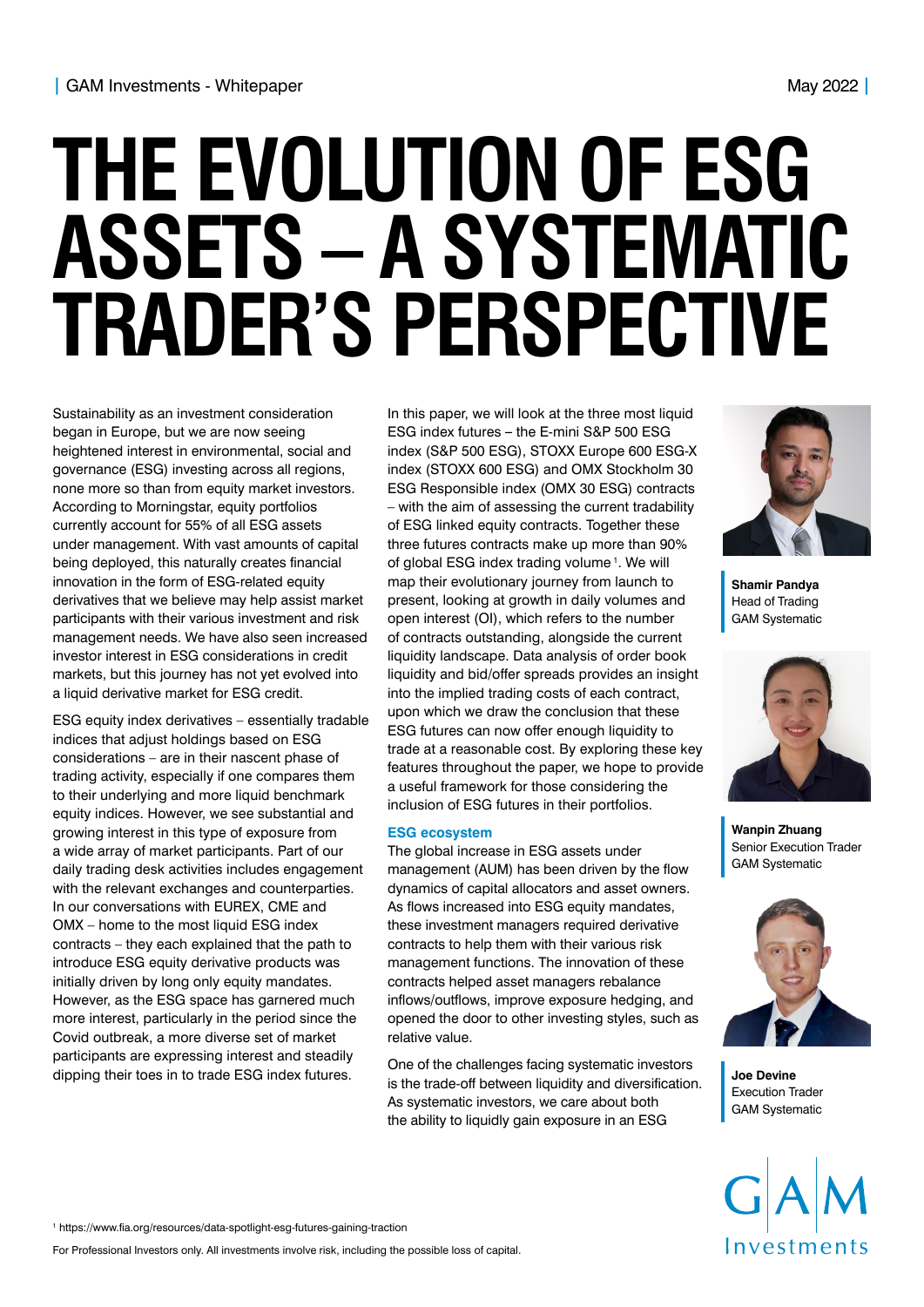## **|** GAM Investments - Whitepaper 2 **|**

format, as well as any diversification benefits it may bring to our portfolio. If the ESG flagship futures contracts have a low tracking error to their parent contracts, it indicates there is strong correlation between the two. This strong correlation indicates a low diversification benefit to portfolios should we continue to also hold the underlying non-ESG version of the equity index futures. On the other hand, a high tracking error could prevent a large segment of the equity investing community from using the new derivative as it is not similar enough to the parent underlying from a risk or hedging perspective. Low tracking error also serves an additional purpose; it can create a natural hedging pool for liquidity provisioning market participants. This in turn bolsters confidence in trading these markets and the increased two-sided volume helps reduce transaction costs. From the perspective of systematic investment managers, whether diversification or correlation is preferred depends on whether one seeks to replace an exposure or to add a new exposure to the portfolio. EUREX, CME and OMX exchanges have all designed their ESG benchmark offerings to ensure there is low tracking error between the ESG contract and their parent, thus helping investors with their liquidity and investment mandate needs.

#### **The liquidity journey**

As a systematic investment manager, liquidity is an important consideration in portfolio construction. This is because the more liquid an asset class, the lower the expected trading costs/spreads and the easier it is to enter and exit positions without impacting the market price and thus limiting any adverse market impact.

We start by looking at the top three most liquid ESG index futures - S&P 500 ESG, STOXX 600 ESG and OMX 30 ESG.

Liquidity of ESG index futures is at an early developmental stage. However, there clearly has been an upward trajectory in open interest (OI). In our view, current bid/offer spreads are sufficiently tight in the observable central limit orderbooks (CLOBs) for systematic participants.

#### **Volume and open interest**

Two important liquidity attributes for any derivative contracts are volume and OI. An increase in OI can indicate growing interest in a contract from market participants, while traded volumes are a good indicator of activity and liquidity in the contract. These metrics can also help investors measure how large their positions are relative to other market participants. In short, the larger the OI and volume of the contract, the more confidence investors can likely have in trading the contract from a cost and liquidity perspective.

In the charts below we show the evolution of trading volumes and OI across the three contracts\*. The STOXX 600 ESG and S&P 500 ESG exhibit higher volumes and OI in USD than OMX 30 ESG. All three contracts show increasing OI since the end of 2020. The factors we believe explain this liquidity landscape are: 1) regional ESG appetite; 2) liquidity of the parent contract; and 3) performance and tracking, each of which we would like to explore in greater detail.

## **Trading Volume (Market Value in USD) – 20 Day Moving Average**



| Source: GAM, Bloomberg. The mentioned financial instruments are provided for illustrative purposes only to assist the reader in understanding the themes presented and should not be construed as a recommendation to buy or sell securities or investment advice.

# **Open Interest (Market Value in USD) – 20 Day Moving Average**



| Source: GAM, Bloomberg. The mentioned financial instruments are provided for illustrative purposes only to assist the reader in understanding the themes presented and should not be construed as a recommendation to buy or sell securities or investment advice.

#### **Regional ESG appetite**

The ESG concept first gained interest among European investors, particularly the Nordic region. It is perhaps not surprising then that OMX 30 ESG was the first ESG equity future, launched in answer to popular demand from these investors.

Four months later, the STOXX 600 ESG, the first pan-European ESG equity future, was launched and quickly gathered trading volume and OI. Both contracts enjoyed first mover advantage supported by a keen investor base in the wider European area.

<sup>\*</sup> Volume and open interest are shown in market value, which is calculated as (volume or open interest in number of contracts \* contract price \* contract value), adjusted for foreign exchange rate.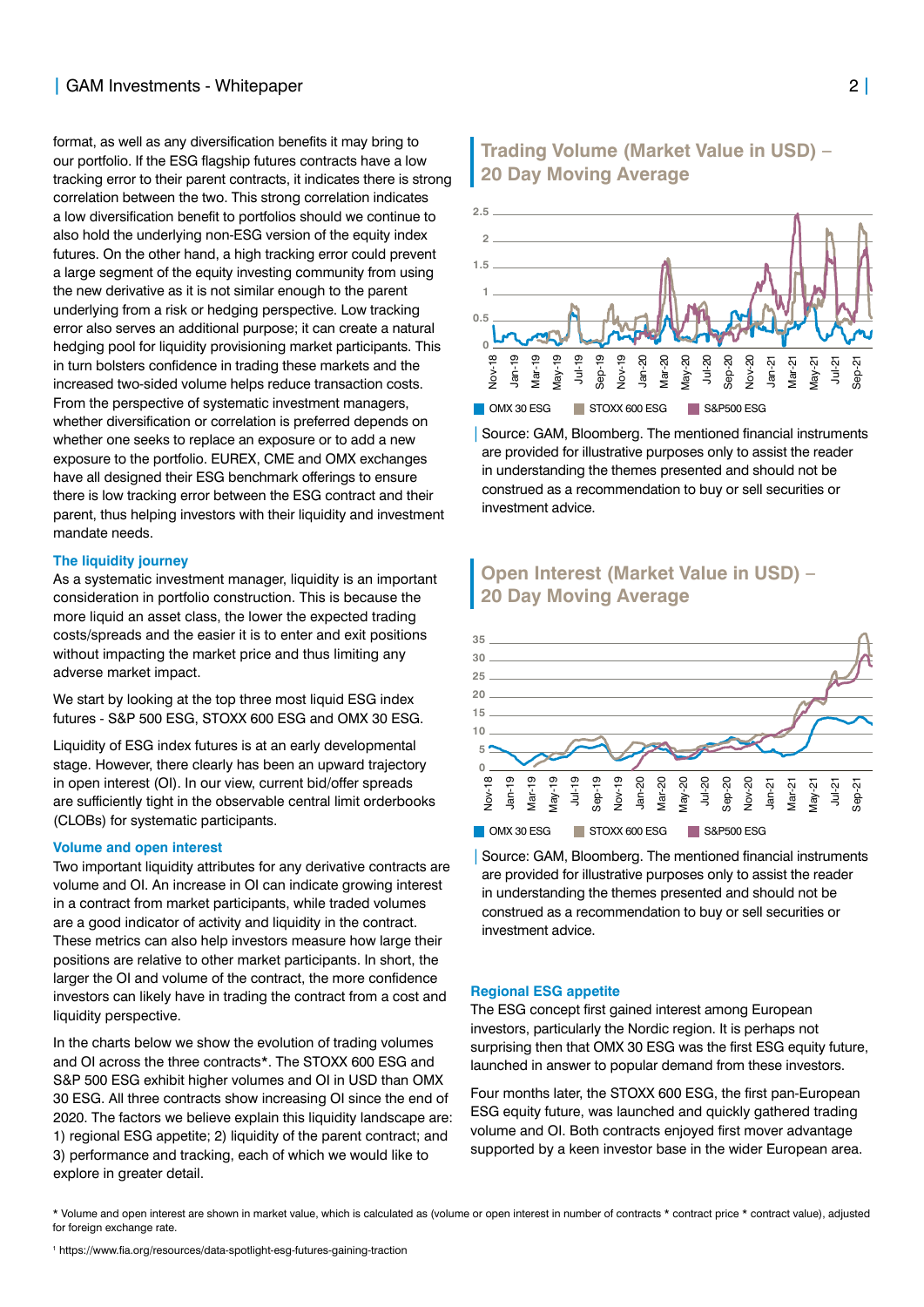Despite the S&P 500 being the world's most dominant equity index, it was more than a year after the OMX ESG launch that S&P finally developed an ESG index of its own, with the launch of the E-mini S&P 500 ESG Index (S&P 500 ESG).

#### **Liquidity of the parent contract**

STOXX 600 ESG benefits from the breadth and depth of its parent contract. Stoxx Europe 600 covers a much larger universe than other major European benchmarks such as Euro Stoxx 50 and the DAX index, which includes only 40 stocks. This means that for the STOXX 600 ESG, stock exclusions due to ESG screening are in our view unlikely to cause significant changes in sector or factor exposures. In terms of liquidity, Stoxx Europe 600 future is one of the most liquid equity future contracts on Eurex.

The parent contract of the S&P 500 ESG future is the most actively traded equity index future in the world, which has an OI more than 40 times that of the STOXX 600 future. This has helped the S&P 500 ESG future gain attention despite both the fact that it was launched more than a year after OMX 30 ESG, and the lower demand for ESG in the US compared to Europe.

OMX 30 ESG on the other hand, has a parent contract that covers a relatively small equity market. This means that exclusions can create a large tracking error in the ESG future versus the parent contract. This puts the contract at a disadvantage when it comes to gaining volume and OI.

#### **Performance and tracking error**

Close tracking to the parent index is important to investors seeking to replicate their equity exposures. Out of the three contracts, STOXX 600 ESG has the closest tracking to the parent index. Since launch the performance of the ESG contract has been almost exactly in line with the parent index - it has outperformed the parent index by 14 basis points (0.14%) on an annualised basis\*\*. During this period the parent index benchmark gained 8.2% annualised and as such a 14-basis point tracking error is very low. This close tracking can be seen as a direct result of relatively few exclusions after ESG screening. The exchange relies on an external data provider (Sustainalytics) when applying ESG screening. Currently it only excludes 17 out of 600 names, the equivalent of 2.8% of the parent index.

OMX 30 ESG shows a far higher tracking error and underperformed its parent index by 66 basis points on an annualised basis\*\*. As the first ESG equity future launched, its screening methodology set a framework for subsequent ESG

instruments, using a combination of qualitative and quantitative criteria. As of today, it excludes two stocks. The parent index only has 30 stocks as of the same period so that represents an exclusion of 6.7% of stocks.

S&P 500 ESG shows a high tracking error which may surprise some given the large number of constituents. The tracking error is due to the large proportion of excluded stocks compared to the two aforementioned indices. The S&P 500 ESG future has outperformed its parent index by 1.25% on an annualised basis\*\*. While outperformance is typically welcomed, some investors may be averse to higher tracking error.

The S&P screening methodology is multi-layered. It will exclude companies that score poorly relative to their peers in the same sector, even if they meet the absolute ESG standards of inclusion. This approach results in far more exclusions than the other two ESG contracts. As of Q4 2021, it excludes 190 stocks, or 38% of the stocks in the parent index.

#### **Liquidity landscape**

We have discussed three key factors which contribute positively to increasing liquidity of ESG contracts: 1) a keen interest in ESG issues among investors in the home region, 2) a parent contract that is both very liquid and also covers a wide span of the investment landscape of that region, 3) performance that closely tracks that of the parent index. Out of the three ESG contracts discussed above, STOXX 600 ESG is the one where all three factors work to its benefit, while S&P 500 ESG levels the field with by far the most liquid parent contract.

#### **Trading Costs**

Bid/offer spreads are an important indicator of market depth and trading costs. A market that has tight bid/offer spreads, or shows a contracting trend, is one where market participants can increasingly trade with confidence without their trading causing large price impact. Tight or tightening bid/offer spreads help lower trading costs and minimise any post-trade alpha erosion.

Cost minimisation is key for any trading desk, even more so for systematic portfolios which often rebalance daily or at higher frequencies. The majority of these costs arises through crossing bid/offer spreads. Understanding and identifying the optimal trading hours **–** when spreads are at their tightest **–** for each asset is therefore crucial. Within the futures market, spreads are often noticeably tighter during the cash trading hours of the respectively underlying asset; this certainly holds true for ESG futures.

We have analysed the three ESG contracts within this paper and found that bid/offer spreads are typically 50% tighter during cash trading hours of the underlying.<sup>2</sup>

\*\* Analysis covers period from launch through to 30 September 2021.

2 We have denoted time periods as 'cash hours' or 'non-cash hours' for each contract, based on when their respective underlying trades. The sample data uses the bid/ offer spread every minute, with a six month look back period.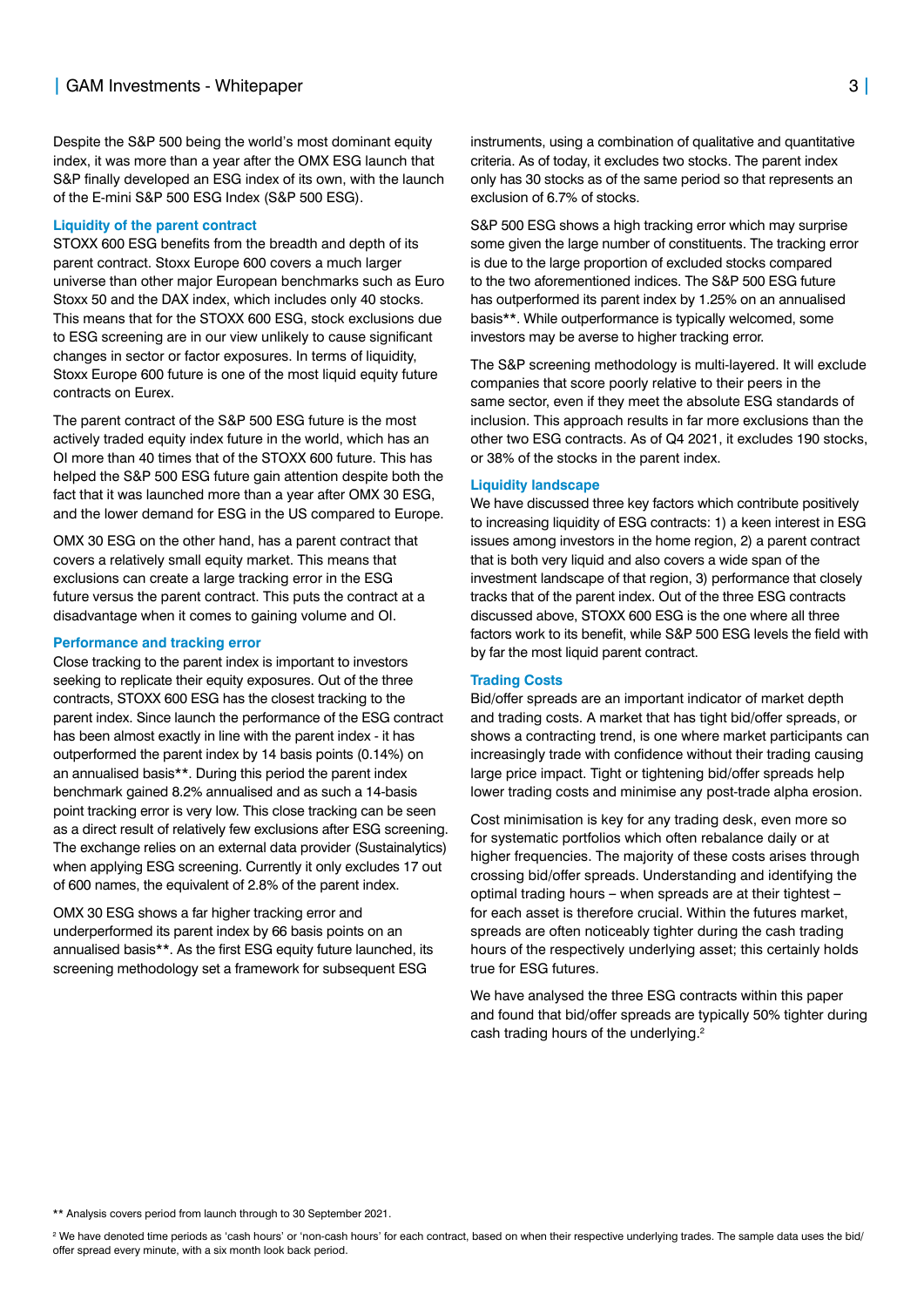

**STOXX 600 ESG futures average spread**

|Source: GAM, Bloomberg. The mentioned financial instruments are provided for illustrative purposes only to assist the reader in understanding the themes presented and should not be construed as a recommendation to buy or sell securities or investment advice.

# **E-mini S&P 500 ESG futures average spread**



|Source: GAM, Bloomberg. The mentioned financial instruments are provided for illustrative purposes only to assist the reader in understanding the themes presented and should not be construed as a recommendation to buy or sell securities or investment advice.

As shown above, for the S&P 500 ESG, the median bid/offer spread reduces from 0.16 to 0.08 index points when we go from non-cash into cash hours. The median STOXX 600 ESG spread during cash hours is 0.10 index points, increasing to 0.30 during non-cash hours. These results show that understanding the liquidity dynamics of each individual market can have a material impact on implied trading costs. Within our sample analysed

above, trading these ESG futures outside of their respective cash hours would increase spread costs on average by 100- 200%. For strategies that frequently rebalance, the accumulated cost of paying this spread can be highly significant.

Data suggests we are likely not too far away from ESG futures being fully viable in terms of costs for systematic portfolios that actively rebalance. Shown in the table below, bid/offer spreads of the ESG contracts may seem slightly large relative to their parent contract, though we must consider that these parent futures are some of the most highly traded and liquid equity contracts worldwide, thus a spread between the two is to be expected. Relative to observed volatility during the sample period, which displayed an average daily range of 56.81-74.90 bps, a spread to mid below 3 bps across all three contracts can be viewed as reasonable from an execution trading perspective.

| <b>Index</b> | <b>Parent Spread</b><br>bps | <b>ESG Spread</b><br>bps | <b>Avg Daily Move</b><br>bps |
|--------------|-----------------------------|--------------------------|------------------------------|
| S&P 500      | 0.57                        | 2.16                     | 56.92                        |
| OMX 30       | 1.09                        | 4.51                     | 74.90                        |
| STOXX 600    | 2.18                        | 5.79                     | 56.81                        |
|              |                             |                          |                              |

Average bid/offer spread in Bps during respective cash hours across sample period.

Average daily absolute price change in Bps across the sample period.

Source: GAM, Bloomberg. The mentioned financial instruments are provided for illustrative purposes only to assist the reader in understanding the themes presented and should not be construed as a recommendation to buy or sell securities or investment advice.

A key consideration for including these ESG futures in a systematic portfolio is that of execution timing. In our view, liquidity and daily volumes have reached a level where the inclusion of these contracts into a systematic portfolio can be implemented with reasonable trading costs, assuming execution is contained within cash hours.

#### **Looking towards the horizon**

The ESG landscape has evolved dramatically over the past few years and the number of tradeable ESG assets continues to grow. One of the biggest recent developments in the ESG futures space was the launch of the MSCI Climate Paris Aligned Futures in February 2022<sup>3</sup>. The stated aim of these new listings is to allow investors a US dollar denominated means to align exposure with a net zero world. The construction of these indices uses key climate metrics and models, including climate value-at-risk, low carbon transition scores and companies' carbon emission reduction targets.